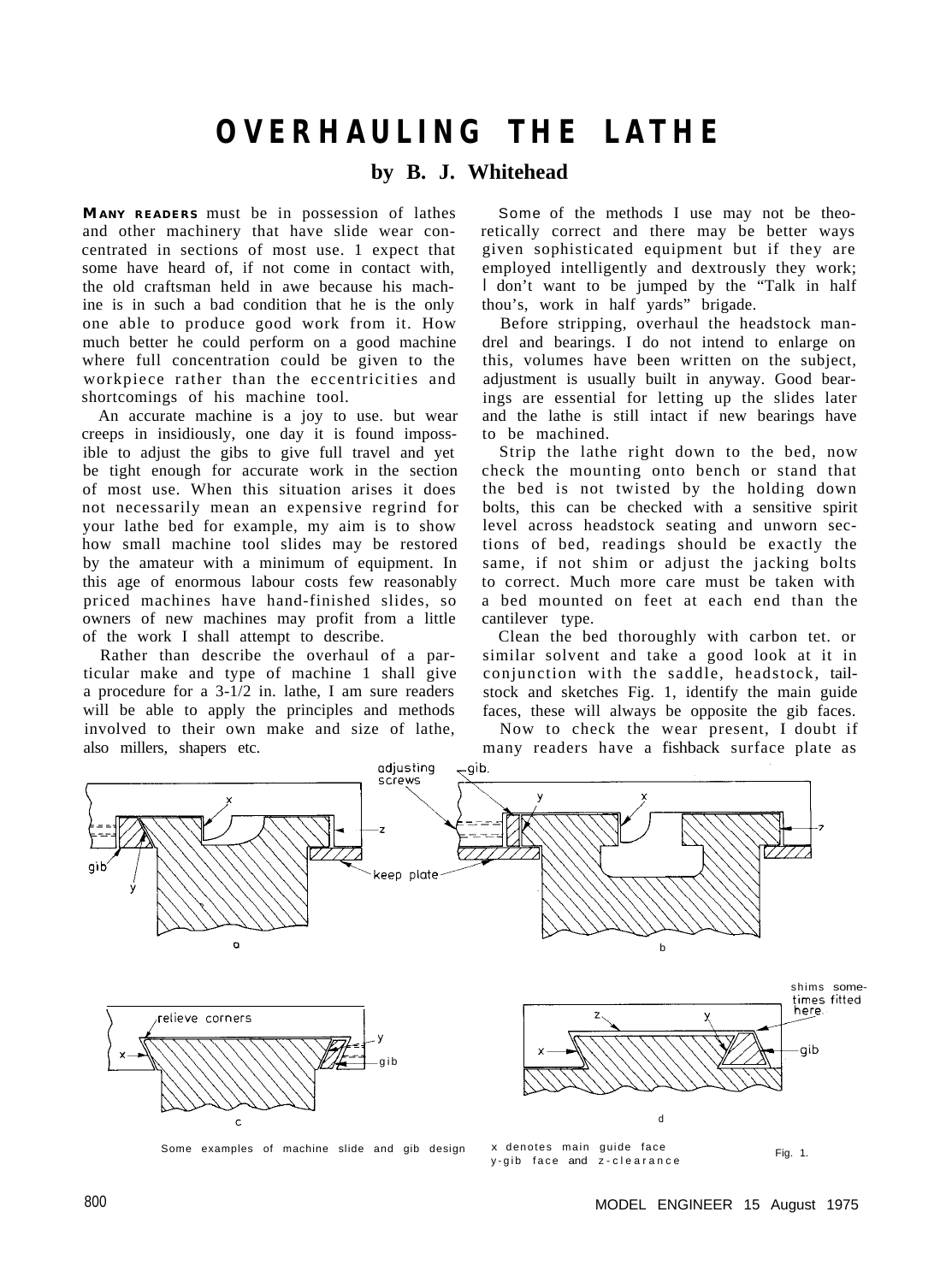

Jig for measurement accross vee slides Fig 2

long as the bed, but a 24 in. straight-edge can, with care, be used equally well. The thick type of straight-edge as used in combination sets is certainly the best and easiest to use. These straight-edges can be obtained plain without graduations at a considerable saving In cost.

Try along the top flats of the bed with the straight-edge, if the headstock seating is on the same level as the bed, bridge the gap from unworn seating to bed as far back as possible and try to insert a .0015 in. feeler gauge in worn section; unless wear is excessive you will probably find that It won't go. Wear will have to be detected by holding the straight-edge firmly down on the bed carefully keeping it vertical and flexing it sideways, a little practice and you will be able to feel where the bed is hollow or worn. Check the bed all over including guide edges in this manner, you will probably be comforted to find that very little wear is causing all that present can be taken by using micrometers, vernier or ordinary calipers over and between all bed surfaces. To measure over vee slides a jig or jigs must be made as shown in Fig. 2. Screw a trouble. A check on the actual amount of wear 1-1/2in. length of ground stock to a piece of 1-1/2 in. x 1/4 in. flat with one face trued flat.

Before scraping the bed a good surface plate at least 6 in. x 6 in. will be necessary and also an off standard one about 2 in. x 1 in. x 8 in. with one edge machined and scraped flat at about 45 degrees. a piece of old cast iron strip from a large machine is excellent, see Fig. 3.

Cast iron tends to form a thin but very hard skin, so a few words on scrapers and the method of attacking the surface are in order. I have not yet found a commercial scraper that is hard enough for use on machine slides, 1 have found the best is a good quality parallel flat file thinned by grinding see Fig. 3 and the end hardened right out by quenching in water; for the work in hand 3/4 in. wide is about right.

Two different methods of sharpening are used, one for roughing and one finishing. The roughing scraper is flat and straight ended, not curved, as the book says and the finishing scraper is

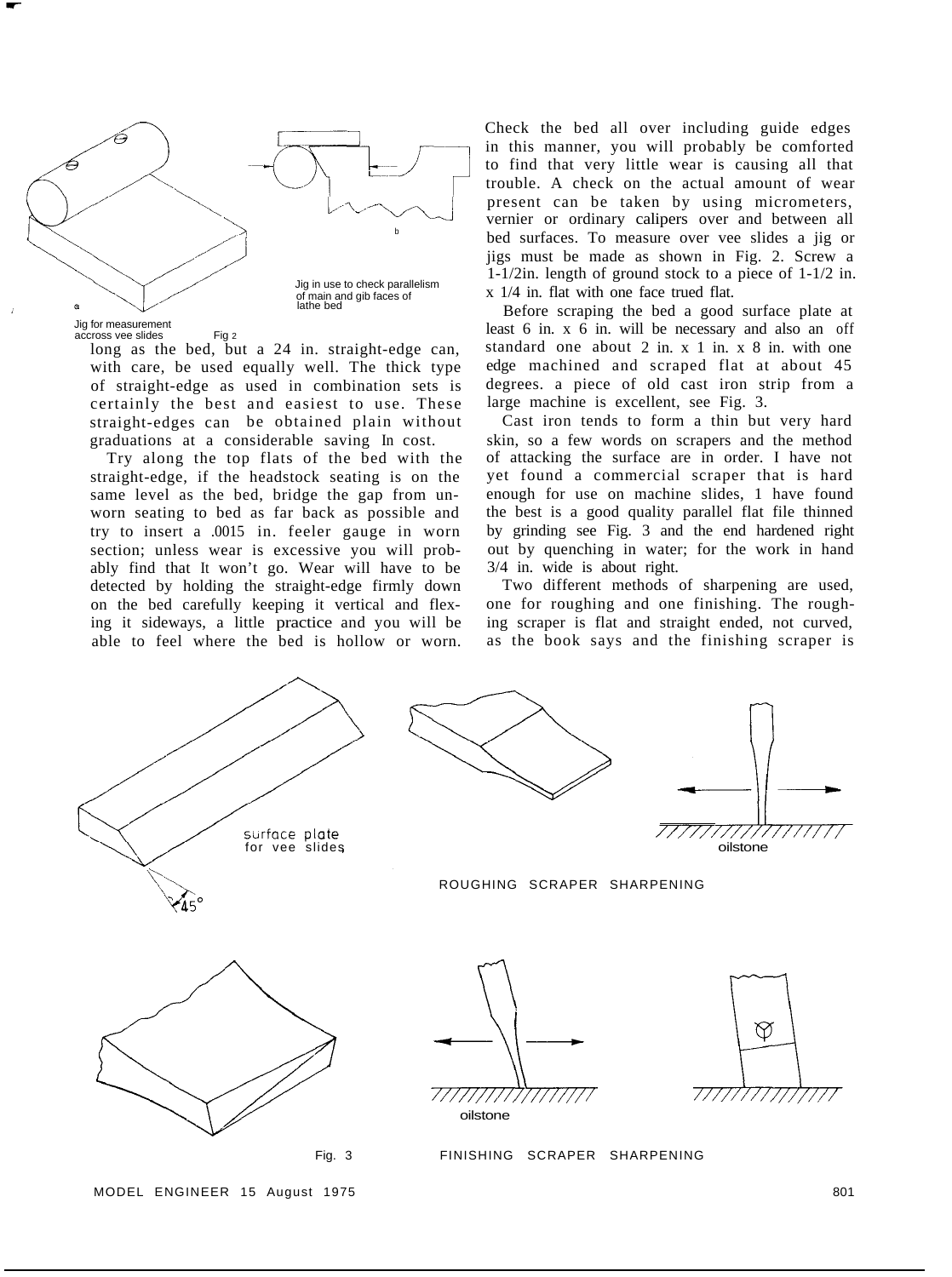

sharpened as Fig. 3. This scraper is used to remove the high spots and is worked with a sort of forward-sideways-rocking motion, like digging the high spot out. I am sorry, but this is the best description I am able to give, those that are able to mottle will understand what I mean and also the difficulty of describing it, however do not despair if you are not able to mottle, a very attractive frosted effect may be obtained quite easily.

Start scraping down the top of the bed with the roughing scraper. Work at about 45 degrees across the bed, use long even strokes and put some pressure on, try to remove metal evenly. If difficulty is encountered breaking the skin use a fine 6 in. flat file pressed firmly, again at about 45 degrees across the bed and worked slowly and evenly. This will score the surface to give the scraper a bite. With the skin removed use level, straight-edge and feelers to take the high areas down evenly to the lowest point of wear. The scraper should be sharpened frequently on a medium India stone, do not use anything coarser as it will cause the scraper to score the bed. Each pass along the bed should be at 90 degrees to the previous one.

When you are satisfied the bed is dead flat to the straight-edge smear the large surface plate with engineers' marking blue and slide it up and down the bed a few times, the high spots revealed will probably be few and far between, but if the preceding work has been correctly

carried out no perceptible rock should be felt in the plate. Still using the roughing scraper, take the high spots off and repeat a few times until a reasonable contact is shown all over the bed. By now smal! bright spots surrounded by blue should begin to appear, using the finishing scraper take these off. A word of caution. large areas of heavy blue do not mean a good bearing, it means too much blue on the plate, 1 repeat, the very high spots will show bright surrounded by blue. If you pick the high spots off with a short forward and sideways motion working at 45 degrees across the bed and the next time the plate is used, at 45 degrees the other way the high spots will appear in more dense clusters and a very nice frosted effect will take form on the bed. It is now up to the individual how much time, patience and dexterity he puts in to obtain a bearing surface, the more and closer the high spots, the greater bearing and flatter surface, but whenever the work is stopped the bearing should be even all over the bed. All the low areas surrounded the high spots are "oil wells" which will help to retain lubrication on the surface.

Locate the main guide face and carry out the same procedure on it, if this face serves as the headstock location work on this as well to obtain a straight flat face right through. The tailstock is probably guided by the same face as the saddle but if not, this is the next for attention, measurements must be taken from the completed face to ensure parallelism. The secondary or gib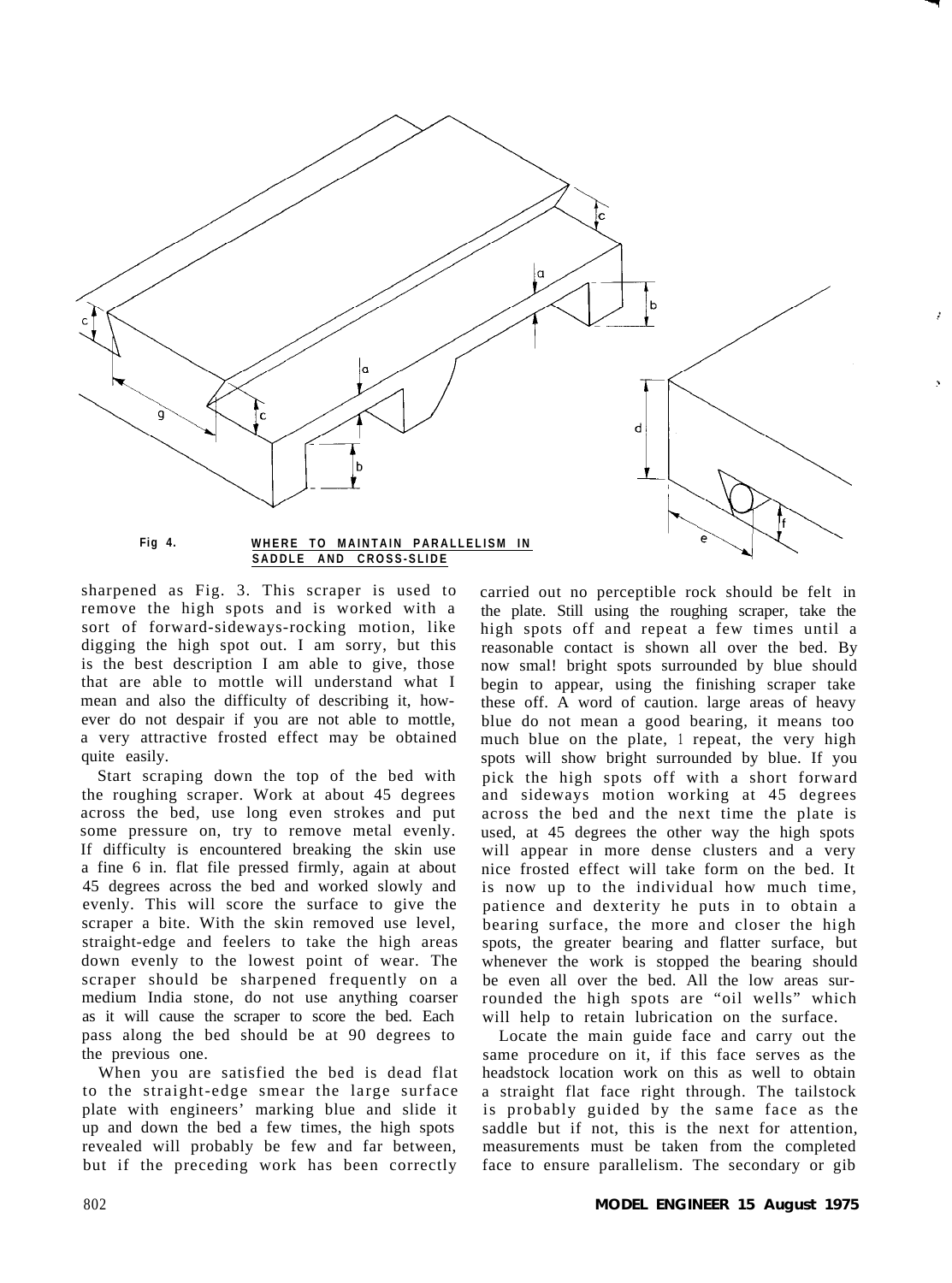faces for the saddle and tailstock are worked on next, not only maintaining straightness and flatness but parallelism is of paramount importance. Working clearances are so small that half a thou makes the difference between binding and slack in the assembled machine, so if you can measure a difference, scrape it out. The top and vertical faces complete, the bed can be removed from its stand and turned over for work on the underside of the shears, make sure these faces are kept dead parallel with the top of the bed.

It may be advantageous to remove some vee type beds from the stand at an earlier stage than this but every effort should be made to get the main guide faces completed while firmly held to prevent twist.

The completed bed can be refitted to its stand, take great care to avoid distortion.

Before commencing work on the saddle you should look at the consequences of your actions. Removing metal from the bed means that the saddle will lie in a different plane from the original, lower and to one side, this will be magnified by the time the saddle is trued up, there will be misalignment between leadscrew bearings and the split nut. Since the intention is to deal with a few thou of wear and not a really "clapped out" machine, there will also be wear in the nut and bearings and it is doubtful that the slight misalignment will have any adverse effects.

When wear is excessive and the bed has to be machined or ground the usual procedure is to machine out the saddle and tailstock and screw on plates to come back to standard, other methods can be used depending on the design of the machine, bearings can be repositioned, apron modified etc.

Every individual must use a fair amount of initiative to apply these principles to his own machine, so a warning to use forethought and envisage the consequences of metal removal and the possible action necessary to correct, look even further, the consequence of this action. Be sure that curing one problem does not create a bigger one. Clean the saddle off with solvent and check for wear on the bearing surfaces by means of straight edge and feelers, the surface plates can also be of use here, in addition take measurements as Fig. 4. It is essential to scrape the bearing faces so that when complete the crossslide or boring table top face will be dead parallel with the bed. Lathes used for normal work almost always suffer most wear on the saddle main guide face, a straight edge will probably show this face to be bowed, when trued it must be square with the cross-slide.

Many small lathes have a boring table with vee slides longer than the mating ones on the saddle, it is better to work on this first leaving the saddle until afterwards. The boring table slides will probably resemble those in Fig. 1d, except that the gib is more likely to be as Fig. lc. Scrape the under bearing faces true and flat to the large surface plate, taking care to keep measurements to the top face exactly the same all round. Scrape the main guide face true to the vee surface plate and dead parallel to the front edge of the table, use a piece of ground stock to take measurements, see Fig. 4. Blue the boring table slides and use as a reference to scrape the flats and main guide face of the saddle cross slide surfaces, take the points of the vees off with a file to give clearance in the corners if necessary. Using the vee surface plate and pieces of ground stock for measurement scrape the gib face parallel with the main guide. If the gib is of the type shown in Fig. lc, it is only necessary to scrape the bearing face flat to the surface plate and the cross-slide can be cleaned, oiled and assembled. Test by pushing back and fore by hand, it will be heavy to start but should then move with an even drag without tight or slack spots.

It is likely that the gib strip is steel, if so, use a spot of soluble cutting oil on the scraper, this will prevent pick up and give a bright clean cut, the scraper will work much more cleanly and smoothly.

Some machines may have a different type of gib strip. there are many different designs in use, a few are shown at Fig. I. The gib at Fig. Id is retained by screws up through it or down through the slide, it is a dead fit and to take up slack it must be carefully filed on the top face to let it in. Sornetimes peeler shims are fitted to help, a good bearing must be obtained on both taper and top face and retaining screws kept dead tight. This type needs a lot of time, patience and skill to fit well. The gib at Fig. la may be a dead fit and have to be treated as Id but it is more likely that there are adjusting screws behind it and the retaining bolts pass through clearance holes in the gib to allow for adjustment. It is unlikely that a taper key will be met with in small machines but if so it is fitted to a good bearing throughout its length on both faces.

To true the saddle main guide face square with the cross-slide put the saddle with boring table fitted upright on the surface plate supported on the front edge of the table, this is parallel with its slides, use a square between plate and guide face, file out bow true with the square.

*To be continued*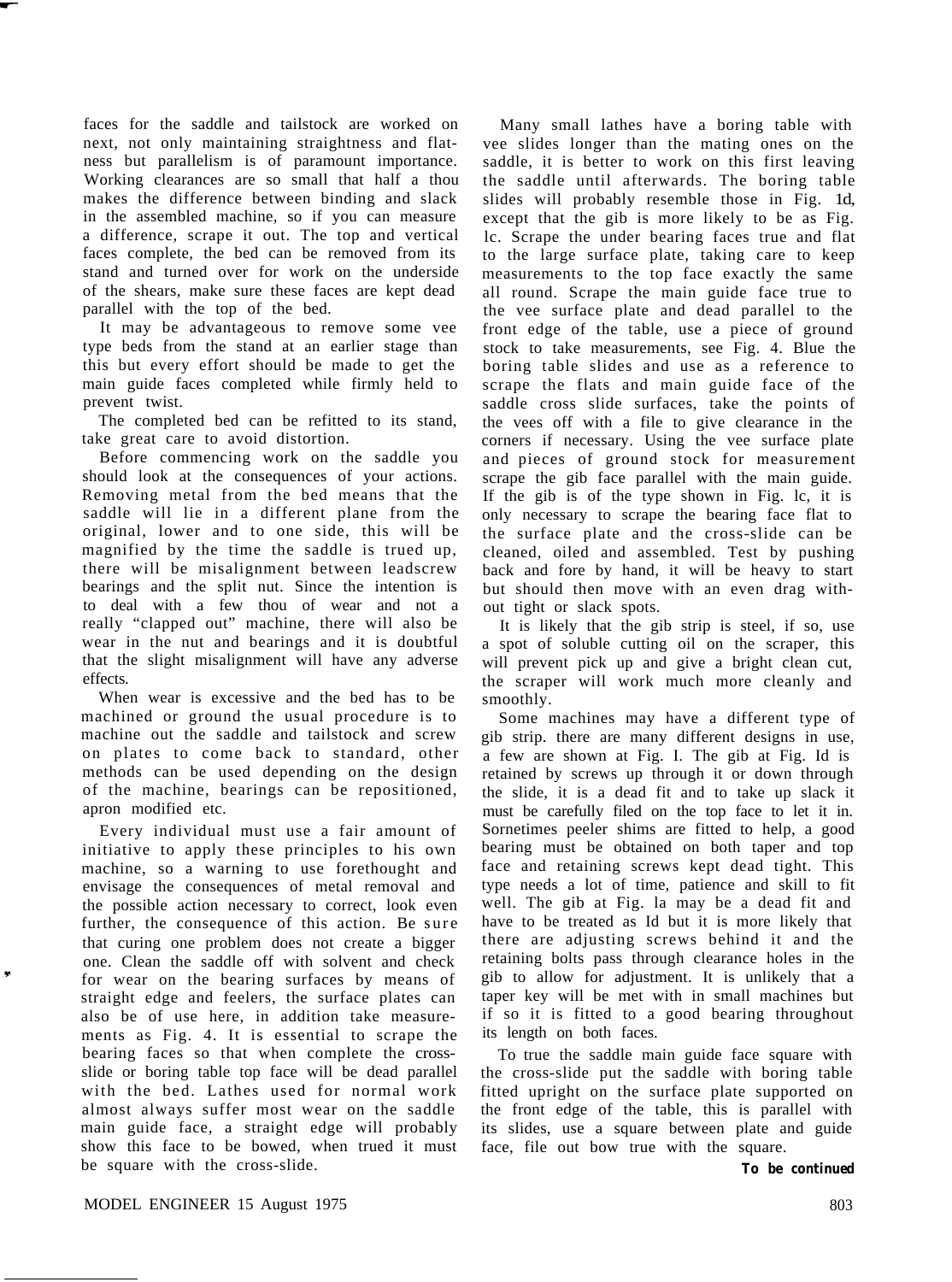A  $342$  *in.* gauge *L.M.S "Duchess" built by T. A. Bott and loaned by J. E. Langrishe. t'hotographs: Keith Lauderdale.*



#### *Right: Model steam yacht "Alva" by lan Sharp of the Burrow Ship Model Society.*

Z-gauge one from the Manchester M.R.S. occupying only 6 ft. x 3 ft.

The Barrow Ship Model Society again put on a show of ship models, both sail and power. Perhaps the most outstanding ship model was the steam yacht by Ian Sharp, powered by a Stuart 1OV engine and a spirit fired boiler.

Among the locomotives was the very fine  $312$  in. gauge Vale of Rheidol engine by Alan Green of Urmston. A. Walshaw of Kendal showed his model beam engine, a Silver Medal winner at the M. E. Exhibition, and there were several horsedrawn vehicles, such as a model tip cart by Bill Whidborne, and an Oxfordshire hoop-raved wagon and a gypsy straight-sided wagon.

In the School yard, the F.M.R.C.'s 5 in. gauge portable track was kept busy, the Club's *Simplex* giving a good account of itself.

# **Overhauling the lathe By B. J. Whitehead**

### *Part II From page 803*

FILE AND SCRAPE out any measurable difference in under-saddle to cross-slide thickness. blue the bed and bed in the saddle flats and main guide face to it; it is an advantage to lighten the bearing in the centre of the guide face keeping a really good bearing at both ends. True up the gib, clean and oil saddle and bed, fit and adjust the gib and push the saddle from end to end of the bed, any tight spots will be felt, an even



drag will reward accurate work. Remove the gib and fit the keep plates. this is best done by measurement, stepping will probably be necessary. Fit them one at a time using blue under the bed shears to obtain a good bearing. they should be just making contact with the retaining bolts hardened up ; again feel the drag.

Assemble saddle. apron. leadscrew. cross-slide and screw and check that everything is working smoothly and correctly. Refit the headstock and chuck a piece of I in. 1-1/2 in. dia. ground stock about 7 in. 8 in. long, set it to run perfectly true through-out its length. fix a dial test indicator on the cross-slide. a magnetic stand is excellent